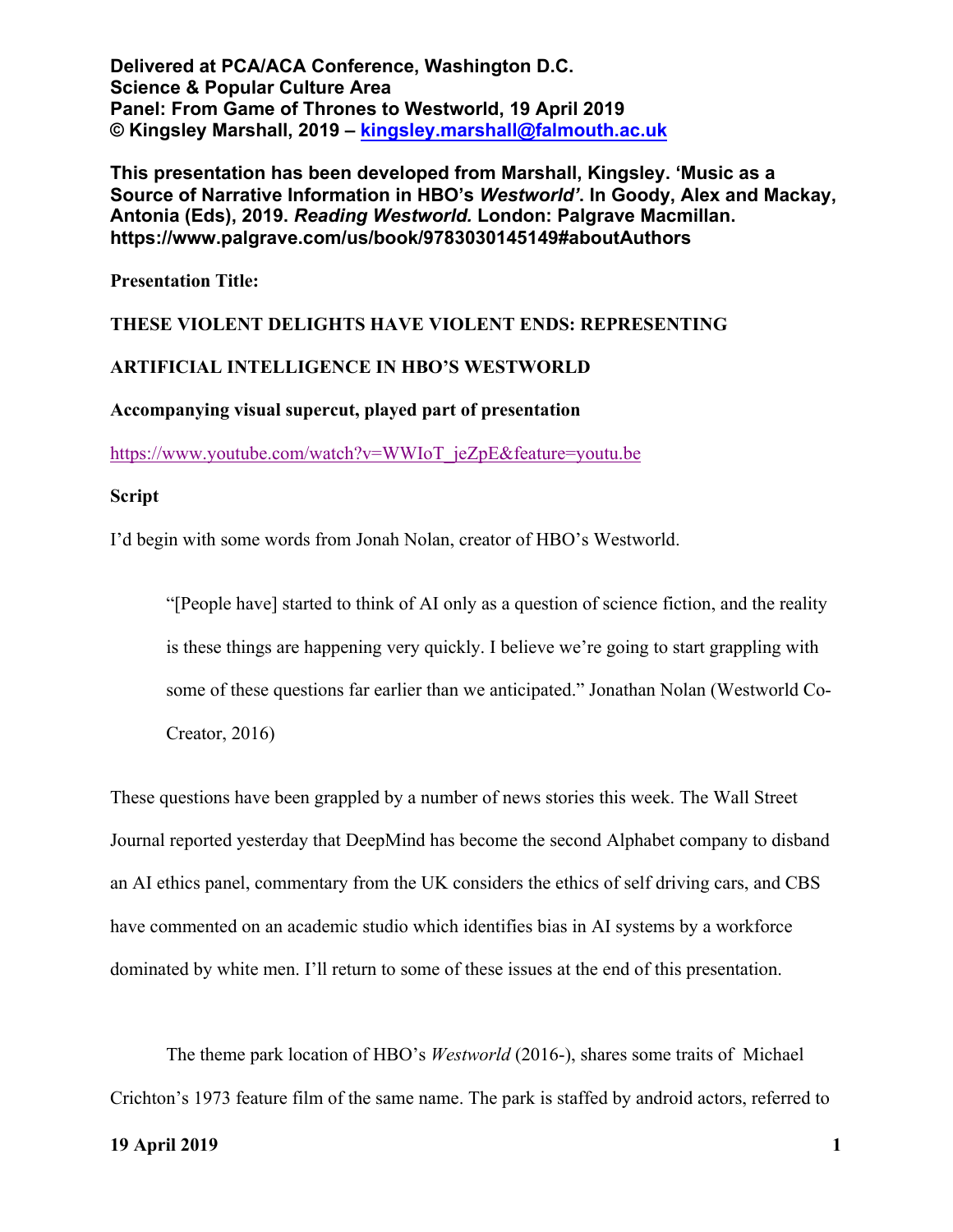## **This presentation has been developed from Marshall, Kingsley. 'Music as a Source of Narrative Information in HBO's** *Westworld'***. In Goody, Alex and Mackay, Antonia (Eds), 2019.** *Reading Westworld.* **London: Palgrave Macmillan. https://www.palgrave.com/us/book/9783030145149#aboutAuthors**

within the narrative as 'hosts', indistinguishable from humans and tasked to respond to the often violent whims of the park's visitors – referred to as 'guests', within a cycle of repeated scripted narratives that – in the first season – are situated within the themes of the Western genre.

The narrative of *Westworld* is centred around three main ideas – (1) the development and commercial exploitation of AI robotic technology embodied through the hosts of the park, (2) the ethics related to the deployment of these hosts by both employees of the corporation that created them, Delos, and those human 'guests' of the park, and (3) an exploration of what constitutes consciousness, specifically in relation to emergent artificial intelligence within humanoid robotic physiologies.

In Season One, first broadcast in 2016 and which I'll focus on today, these themes are predominantly explored as a number of hosts appear to develop sentience as they stray from their pre-scripted programming. As in so much other science fiction, from Mary Shelley's *Frankenstein* (1818) to Alex Garland's *Ex Machina* (Garland, 2015), *Westworld* uses these themes to consider notions of identity, memory and the formulation of the self and subjectivity. As the series develops, it becomes clear that the host's programming has been adjusted by the park's co-founders Dr. Robert Ford (played by Anthony Hopkins) and Arnold Weber (played by Jeffrey Wright). The pair hope that through introducing trauma and loss into the experience of the hosts by enacting within them the ability to recall the suffering of their past selves within the park

#### **19 April 2019 2**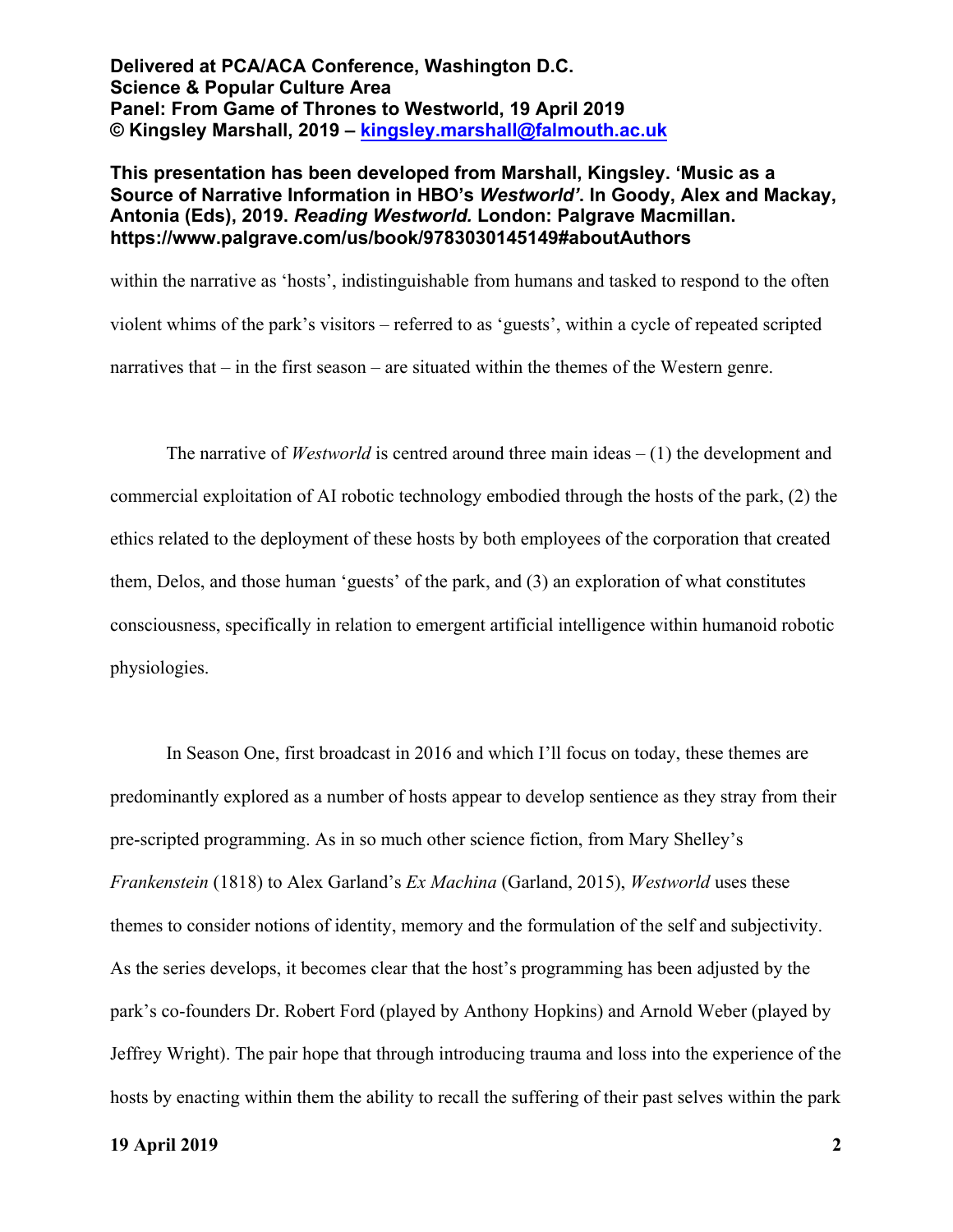### **This presentation has been developed from Marshall, Kingsley. 'Music as a Source of Narrative Information in HBO's** *Westworld'***. In Goody, Alex and Mackay, Antonia (Eds), 2019.** *Reading Westworld.* **London: Palgrave Macmillan. https://www.palgrave.com/us/book/9783030145149#aboutAuthors**

through memories - referred to as 'reveries' within the series - the hosts' consciousness can be jump started and that they will work themselves free of their subjugation by the Delos corporation programming and develop a true sentience of their own.

The story unfolds across four distinct timelines: (1) the park's present day, which Reddit users have identified as being 2052, (2) one year prior to that moment, (3) thirty years prior to that moment and (4) and – perhaps most significantly for an audience – including myself - who have concerns about the ethical and industrial implications of machine learning - a period that begins 37 years prior to the park's present day, in events that take place in the years between 2015 and 2022. As part of the series commitment to a puzzle that sits within the narrative, the shows creators offer little in the way of traditional explositional clues – prefering that the audience disentangle the characters and events unfolding across these four timelines. This feat is made more challenging by the android hosts, who do not age and are tasked to play different characters during their deployment in the park and a further complication is added by the series not directly signposting the dual identity of some of the human guests who age as they reappear across different timelines.

Instead of providing its exposition primarily by dialogue, clues in *Westworld* as to a particular timeline or character's identity are drip fed through subtleties of the mise-en-scene and mise en-bande. The former is represented both in the production design and in internal visual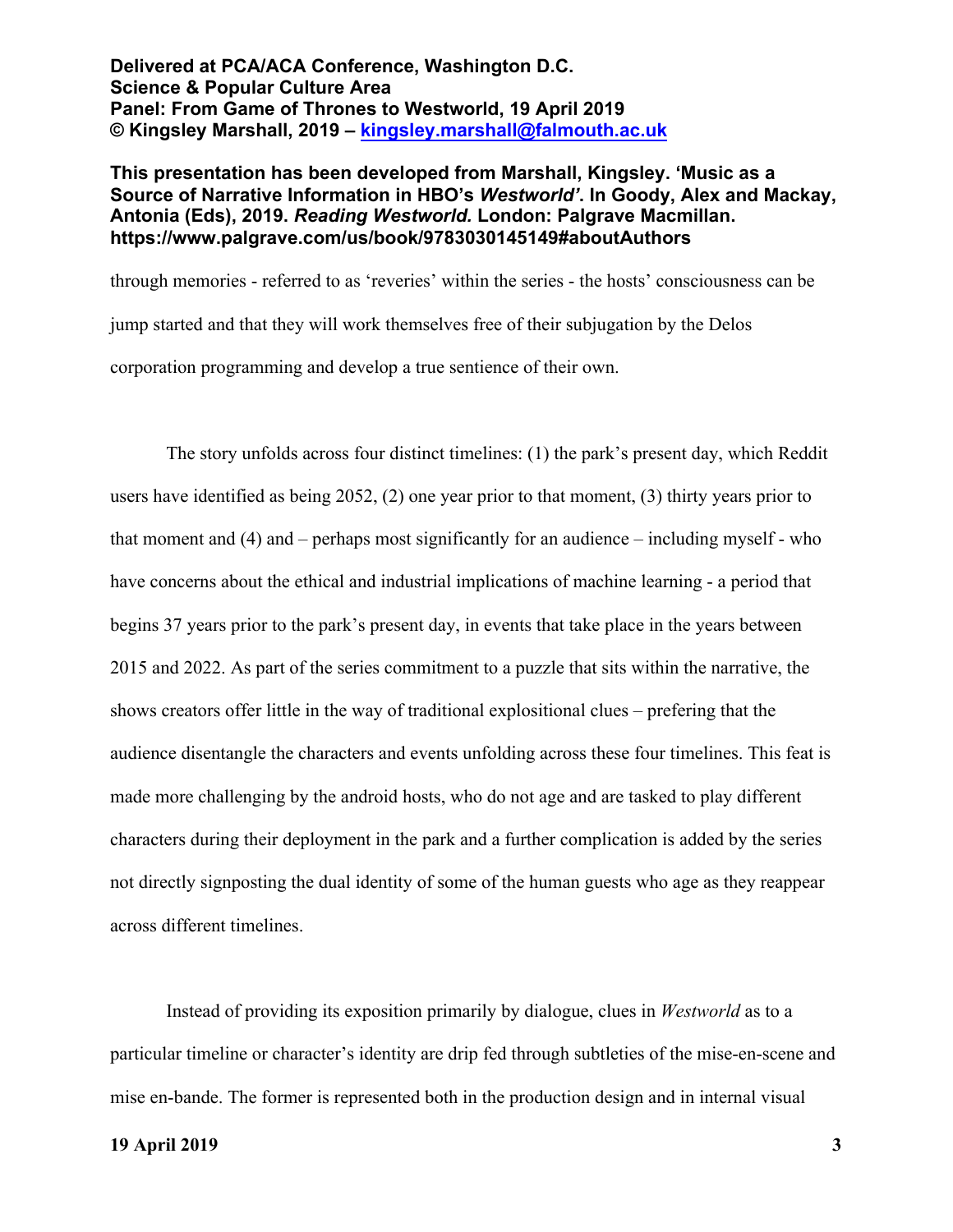## **This presentation has been developed from Marshall, Kingsley. 'Music as a Source of Narrative Information in HBO's** *Westworld'***. In Goody, Alex and Mackay, Antonia (Eds), 2019.** *Reading Westworld.* **London: Palgrave Macmillan. https://www.palgrave.com/us/book/9783030145149#aboutAuthors**

grammar of the show - where conventions of cinematography and editing established in early episodes are later broken in order to signify a disturbance in the park or a host's deviation from their programming. As an example of this, in the season finale, as one of the host characters may or may not have made a decision of her own free will, the cinematography moves from Steadicam to handheld shots. Showrunner Jonah Nolan suggests that, at this moment, the change in aesthetic indicates that the character is free: "We're no longer in programmatic or prescribed behaviors," He says "She's improvising and we're right there with her" (in Riesman, 2016).

More unusually, and in addition to these visual signifiers, a large amount of narrative information is also communicated through the mise-en-bande, or the interaction of sonic components on the soundtrack with the image. This is achieved both through sound design, and in the deployment of original music written for the series and existing music tracks deployed both non-diegetically and within the diegesis as source music. By aligning the creative practice of those involved in the production – drawn from interviews I've conducted with the show's cocreator Jonah Nolan, producer Stephen Semel and supervising music editor Christopher Kaller – with a close analysis of the scenes they discuss, this presentation examines the significance placed on these techniques as a carrier of expositional information and ethical uncertainty of the use and abuse of AI within *Westworld*.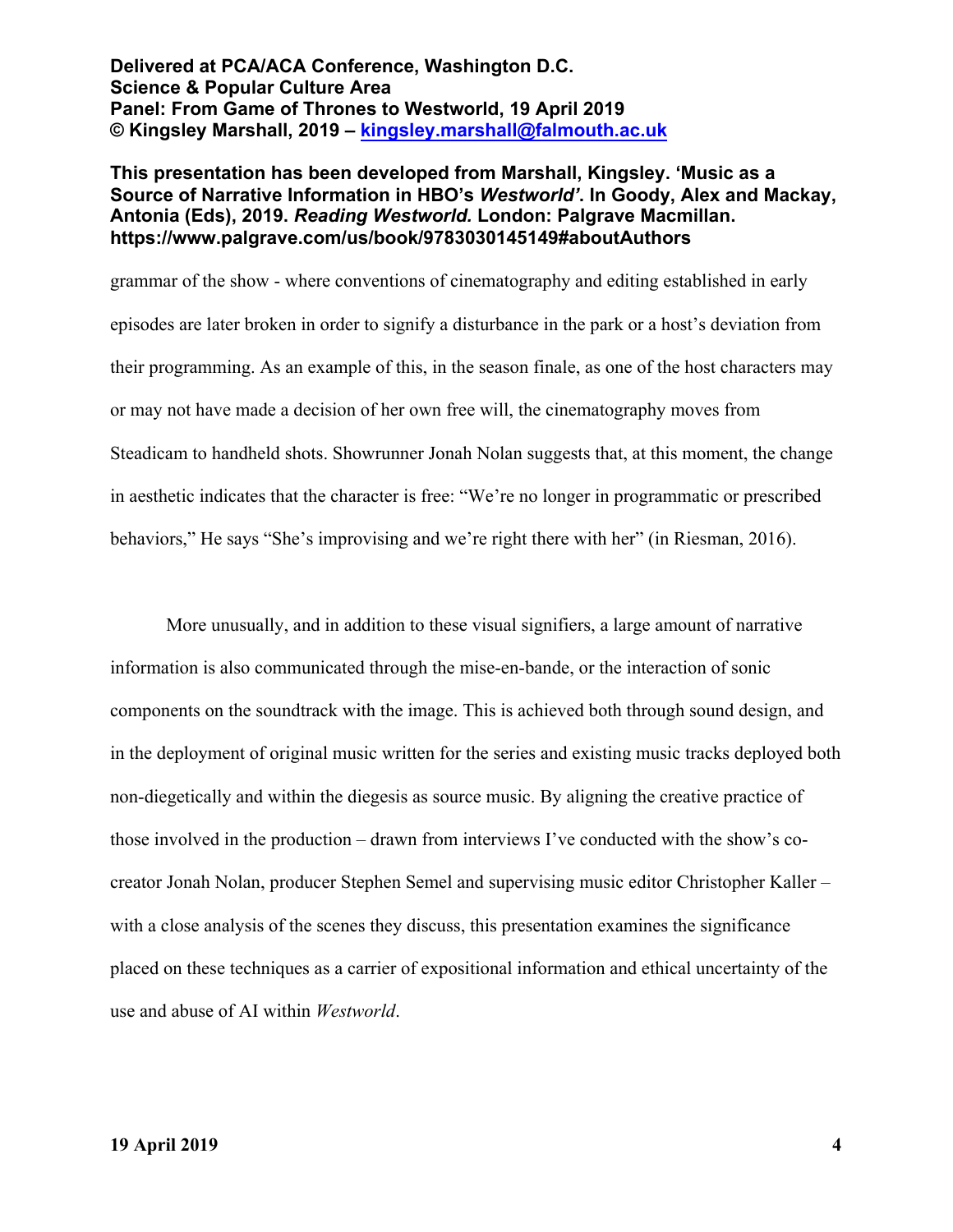## **This presentation has been developed from Marshall, Kingsley. 'Music as a Source of Narrative Information in HBO's** *Westworld'***. In Goody, Alex and Mackay, Antonia (Eds), 2019.** *Reading Westworld.* **London: Palgrave Macmillan. https://www.palgrave.com/us/book/9783030145149#aboutAuthors**

Directed by Patrick Clair of production studio Elastic, this two-minute Main Title sequence for Season One articulates the themes of the show as a whole. The sequence shows a series of abstract images depicting the creation of a horse and a humanoid host by Delos machinery.. In the titles, these images of creation cut a number of times to a piano keyboard.

Initially, this is presented in an abstract image that shows an industrial robotic arm stringing keys to the pin block of an upright piano. Later the robot arm is revealed to complete its work on a white hand – bare of skin but otherwise fully formed – showing a host playing the melody of the show's title music on the piano. Eventually, this player lifts their hands from the keyboard revealing the instrument to be a player piano, a self-playing instrument that uses a mechanism to perform pre-programmed music inputted into the device through a perforated paper roll. The next shot discloses to the viewer the source of the melody, showing the perforated holes of the music roll forming the code that indicates the notes to be played by the machine. The following wide shot reveals the player piano and its perforated program performing without the skeletal host at all.

In the pilot, a piano can be heard within the opening moments accompanying the character Teddy Flood's transport to Sweetwater, the town at which all of the guests start their adventure within the park. The origins of this music written specifically for the show within the diegesis are revealed in a close up of the perforated music roll and player piano as the train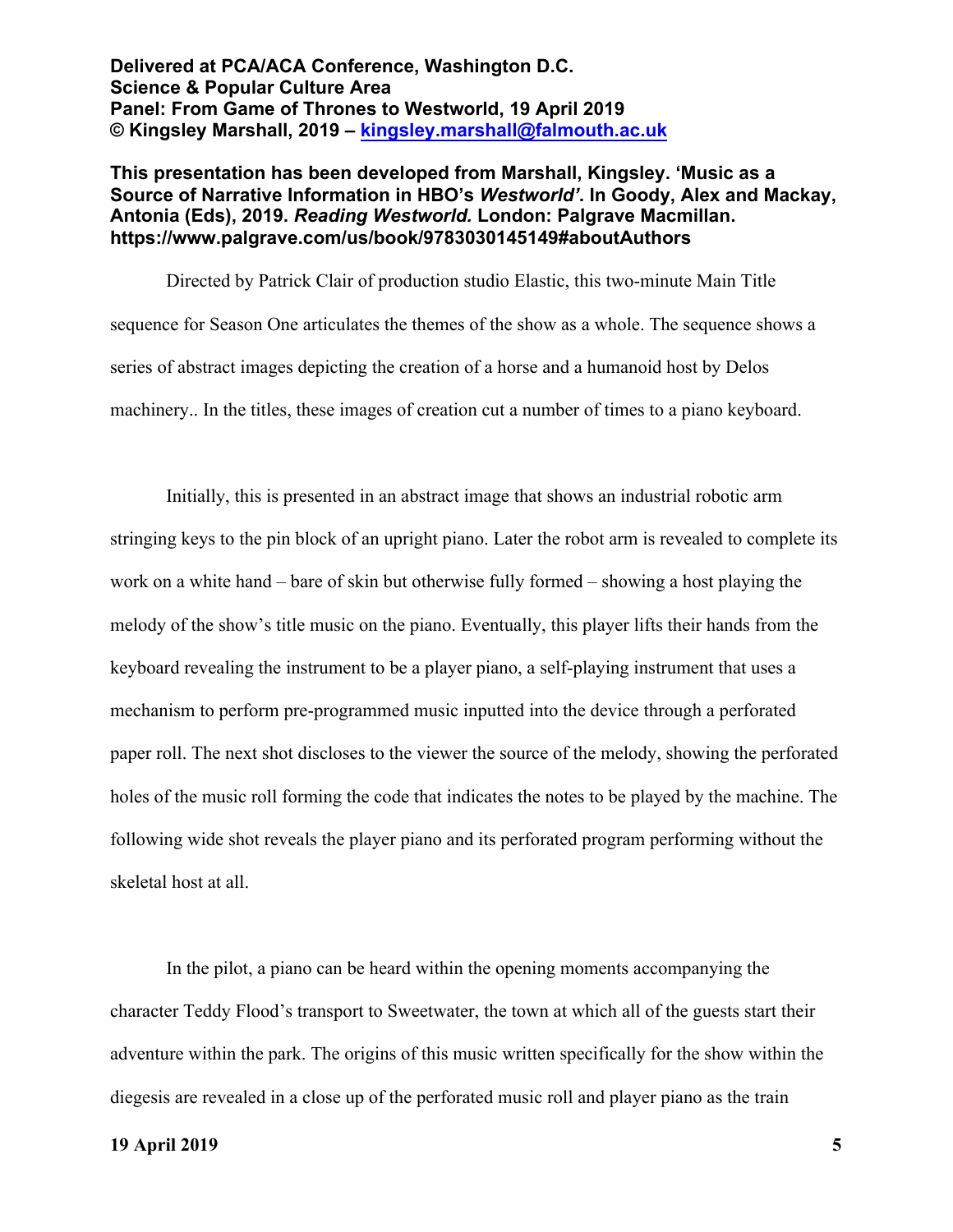**This presentation has been developed from Marshall, Kingsley. 'Music as a Source of Narrative Information in HBO's** *Westworld'***. In Goody, Alex and Mackay, Antonia (Eds), 2019.** *Reading Westworld.* **London: Palgrave Macmillan. https://www.palgrave.com/us/book/9783030145149#aboutAuthors**

arrives at the town's station. Music supervisor Chris Kaller explains the significance of the motif: "The hosts are in a loop which restarts every day, and the player piano signals that. Every day the piano resets, you hear the switch happen, the gears get going and it plays through as the hosts restart" (2018). In a later scene, taking place at a central location of Sweetwater, the Mariposa Saloon, an extreme close up of the player piano establishes a visual motif for its use. As the piano's take-up spool spins and its tracker bar clicks into place, music begins to play and the perforated roll is revealed as the camera tracks left to right across the instrument. In this instance, however, differentiating this moment from the earlier scene where the piano plays diegetically, the music further draws attention to itself not through the player piano playing an original piece of music, but in its iteration of a cover version of Soundgarden's 1994 track 'Black Hole Sun' (S1E1, 35:38).

The use of Soundgarden in this sequence establishes another convention – the use of cover versions that the composer Ramin Djawadi has described as piano reductions– draw attention to the repetition of the park's false recurring narratives before later indicating to the audience when deviations in the park's scripted storylines are emerging as the hosts become more sentient. This function is further developed in Episode Two where a piano reduction of Radiohead's 'No Surprises' is played twice (S1E2, 14:31 & 22:17). The first occurrence of the cue is an accompaniment to a dialogue sequence between the Saloon's madam Maeve Millay (Thandie Newton) and a male guest, when Maeve experiences a brief flashback to a memory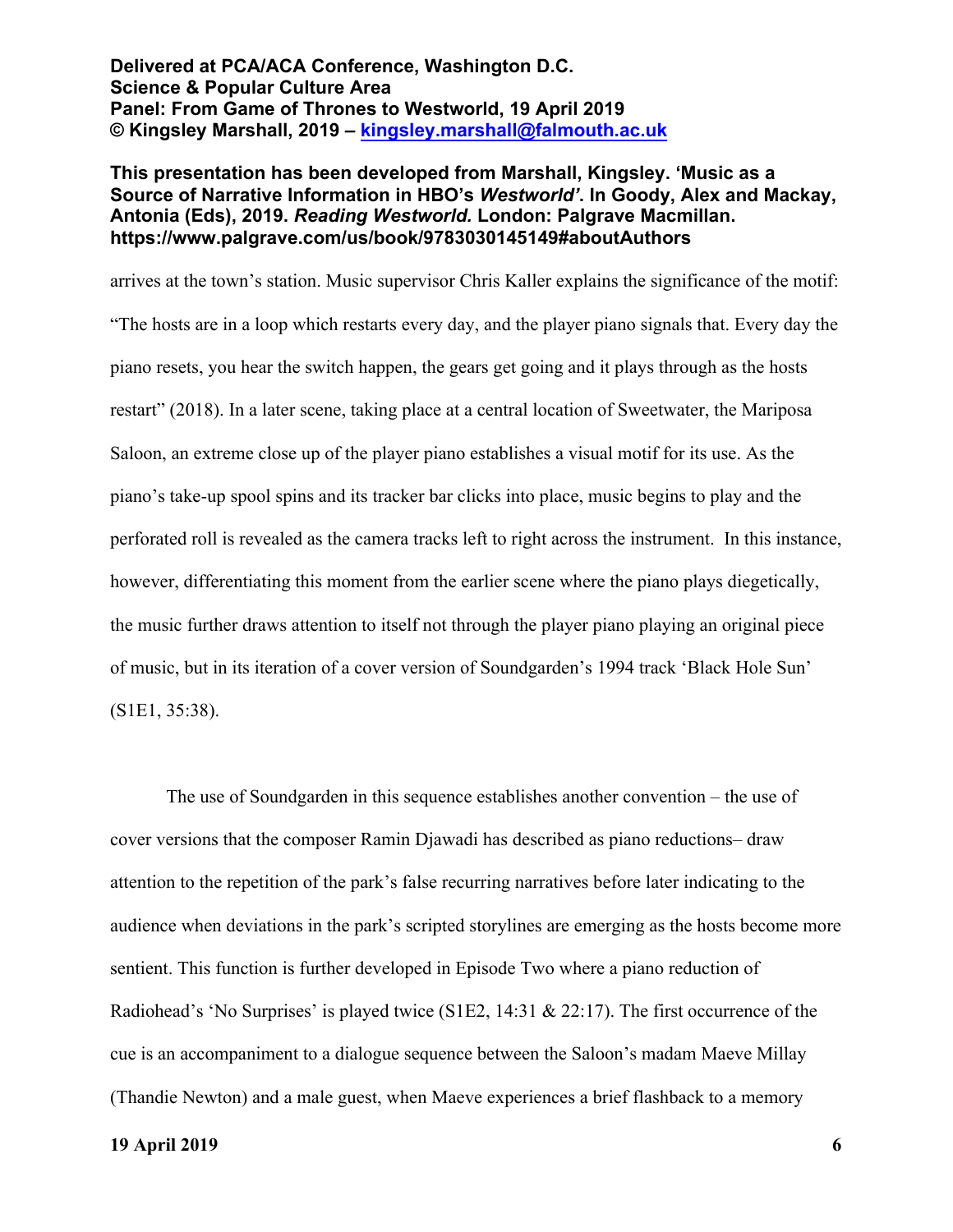## **This presentation has been developed from Marshall, Kingsley. 'Music as a Source of Narrative Information in HBO's** *Westworld'***. In Goody, Alex and Mackay, Antonia (Eds), 2019.** *Reading Westworld.* **London: Palgrave Macmillan. https://www.palgrave.com/us/book/9783030145149#aboutAuthors**

from her past. The cue is repeated in a scene in the same episode when Maeve speaks to a female guest, its use here drawing the audience's attention to the scripted nature of Maeve's delivery of dialogue identical to that of earlier scene- her programming ensures repeatability. In both instances the cue is introduced visually in a manner that directly mirrors the Main Title sequence with an extreme close up of the perforated music roll (the camera tracking left to right) followed by a close up of the keyboard and a wider shot of the piano in the context of the saloon.

This citation of extra-textual sources is embedded in the show's production culture through the use of scripted, sonic and visual references that draw from a deep cultural well of cinema, literature, mythology, theology and fine art (Hoffman, 2016; Winckler, 2017). Nolan explained that the park in *Westworld* is: "built on allusion, homage, and theft. We wanted those musical motifs to follow the characters on their journeys, a constant reminder that both the hosts and their world are creations" (2018). This Radiohead cue is extra-textual, remember this is 50 years in the future, and its use both reminds the audience of the inherent inauthenticity of the park within the larger world of the show and I argue remind the audience of the relationship between the shows representation of AI in the future, and our own more familiar present day.

In Season One this occurs most often in relation to the character Maeve, the violence of Robert and Arnold's reveries causing her to flashback to past narratives and triggering an awakening to the constructed nature of her reality. Maeve's growing awareness of the false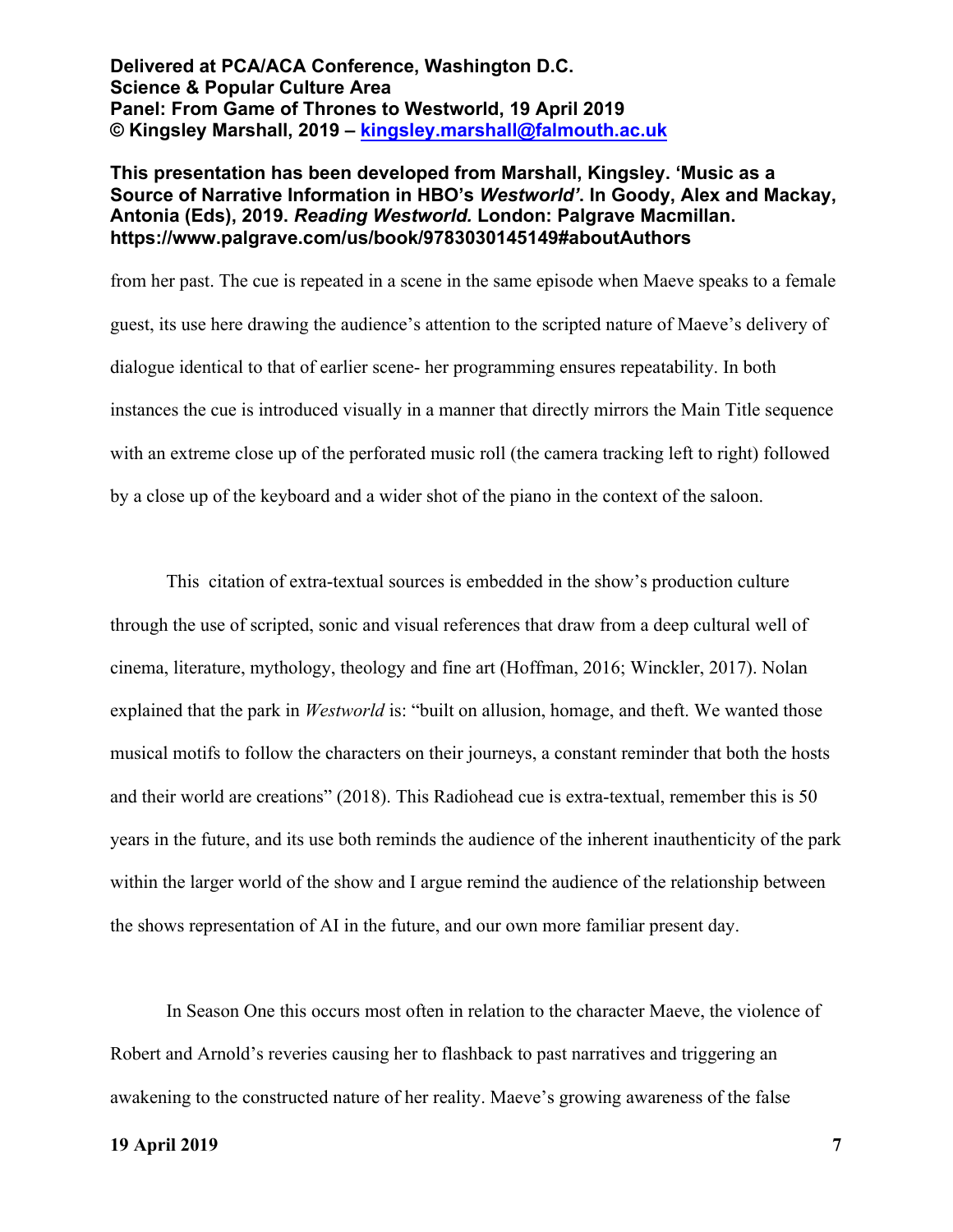## **This presentation has been developed from Marshall, Kingsley. 'Music as a Source of Narrative Information in HBO's** *Westworld'***. In Goody, Alex and Mackay, Antonia (Eds), 2019.** *Reading Westworld.* **London: Palgrave Macmillan. https://www.palgrave.com/us/book/9783030145149#aboutAuthors**

reality and machinations of the park, paralleled by a similar awakening by the character Dolores, serve as the major story arcs of the season. As an example, at the beginning of Episode Six, Radiohead's 'Fake Plastic Trees' plays diegetically (S1E6, 1:40) as Maeve wakes up and walks to her saloon – a sequence repeated a number of times within the series. In the following episode, Maeve awakes for the first time to no musical accompaniment - indicating a break in the repetition of the narrative cycle. In the next shot, the player piano creaks into life, the cue slow to reach its usual tempo (S1E7, 13:50) as Maeve makes her way through the town. This slowing or distorting of previously deployed cues accompanied by slow motion visuals is used as a device within the series to signal an imminent disruption of the park's pre-programmed narrative. As she enters the saloon, the player piano is foregrounded both visually and in the soundtrack – she slams the piano's lid shut, both ending the cue and indicating her desire to break from the Delos programming. In the very next shot, however, the piano lid is open, a subtlety of production design rather than a continuity error that suggests a slip in the timeline as Maeve sits at the bar and speaks to her colleague Clementine.

In the episode 8, a piano reduction of Amy Winehouse's 'Back to Black' (S1E8, 28:41) shown to occur in the diegesis by the now familiar click of the mechanism, a close up reveal of the perforated piano roll and its keyboard. In a break from the previously established visual conventions, however, the camera tracks right to left across the roll. This reversal in the direction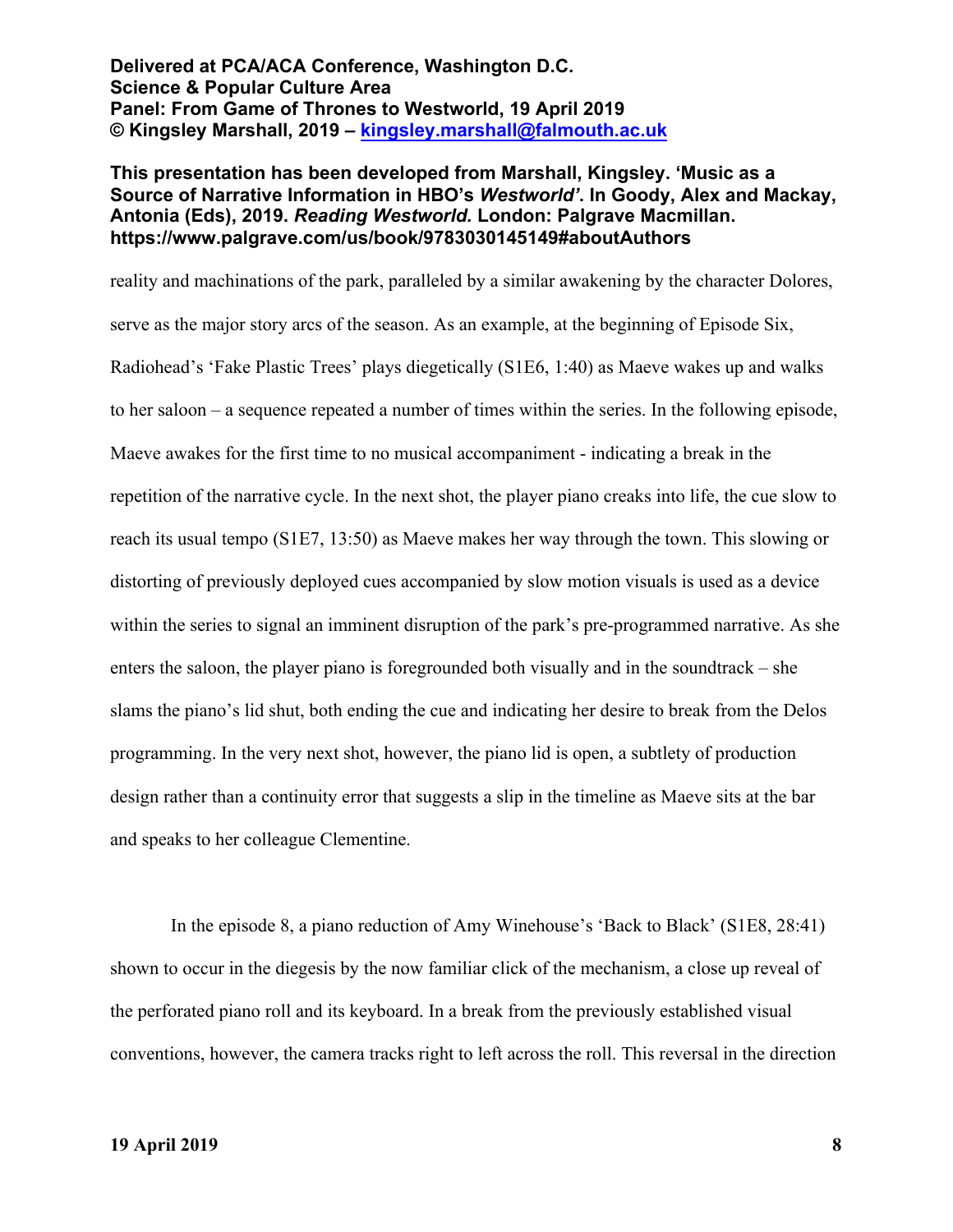## **This presentation has been developed from Marshall, Kingsley. 'Music as a Source of Narrative Information in HBO's** *Westworld'***. In Goody, Alex and Mackay, Antonia (Eds), 2019.** *Reading Westworld.* **London: Palgrave Macmillan. https://www.palgrave.com/us/book/9783030145149#aboutAuthors**

of the camera movement is significant and indicates a further layering of clues for the attentive viewer as to the narrative and timelines ceded within the mise-en-scene.

The Winehouse cue plays as Maeve rises from her bed, walks through the town to the Saloon and speaks with the Clementine – substitued by another actress, following the malfunction of the earlier model - at the bar. The cue pauses for a moment as Maeve challenges the saloon's barman. He glitches for a second, indicated through his facial twitching, and the diegetic player piano cue restarts as he processes and accepts a new narrative reprogrammed by Maeve's spoken instructions. Maeve surveys the bar and, on seeing a small girl and her mother at the window, the piano cue ends again as she is drawn into a flashback to a previous timeline. The 'Back to Black' cue returns for a third time as the flashback recedes and Maeve returns to the present moment,. The piano reduction ends, the sequence demonstrating a key development in the season - Maeve's ability to alter the scripted narratives of the hosts through her own spoken commands – effectively allowing her to reprogram hosts within the park.

According to the title sequences's director Patrick Clair, a player piano was a prominent piece of furniture in *Westworld*'s production office (in Perkins, 2016), and has been described by Jonah Nolan as one of a number of "touchstone images" of the series (in Crow, 2016). Nolan explained to me that he and co-creator Lisa Joy: "settled on the image of the player piano very early, as we were developing the story for the pilot. I had been struck by the penny-

#### **19 April 2019 9**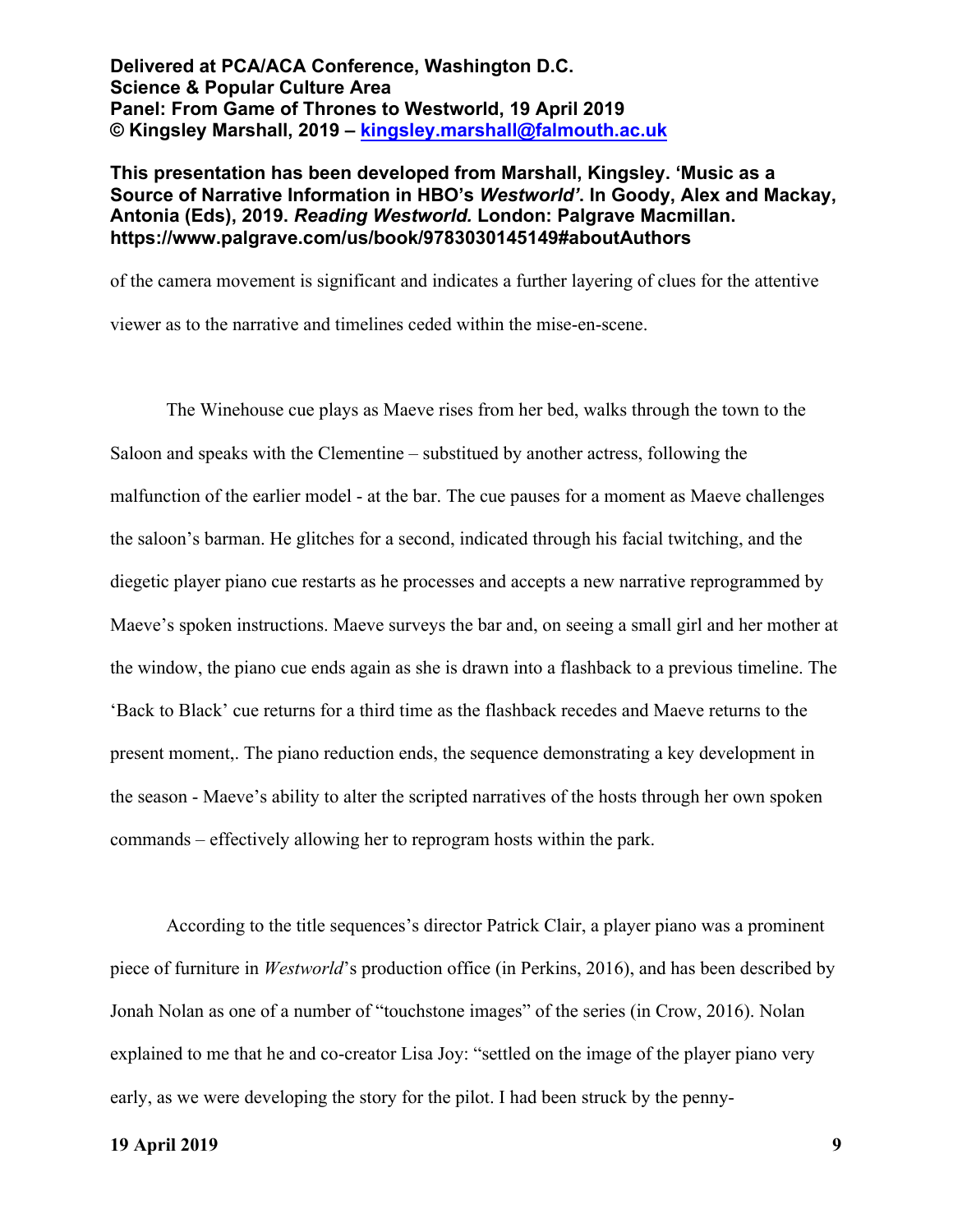## **This presentation has been developed from Marshall, Kingsley. 'Music as a Source of Narrative Information in HBO's** *Westworld'***. In Goody, Alex and Mackay, Antonia (Eds), 2019.** *Reading Westworld.* **London: Palgrave Macmillan. https://www.palgrave.com/us/book/9783030145149#aboutAuthors**

farthing bicycle used in the opening credits of *The Prisoner*, and I thought we could take something antique, benign, almost comical, and turn it into something much more ominous. We were struck by the idea of the player piano – taking a page from [Kurt] Vonnegut's 1952 novel of the same name – as the original western robot. The great granddaddy of our newly sentient hosts." (2018). This embedding of the piano as a motif, as a callback to previous extra-textual televisual and literary references and as a metaphor for the hosts is typical to the series – where choices made within the show build a palimpsest of meaning. Throughout *Westworld* the use of music and the deployment of the piano reductions serves as a metaphor for the shadow of human control over the park's robotic 'hosts', and the desire of the park's creators for these robotic inhabitants to break free of their programming in order to reach self-actualisation and sentience.

Both Vonnegut's book and Nolan and Joy's *Westworld* feature dystopic worlds where mechanisation and automation have disrupted individual identity, social structures of class and politics. The piano in Vonnegut's novel, as in *Westworld*, serves as a metaphor. An early scene in the novel finds men forced out of work by the advent of the machine age and widespread automation sadly watch a player piano recount a track while they drown their sorrows in a dusty bar. The characters of both the novel and television series are also similar, in that it is engineers – embodied by Robert and Arnold - rather than capitalists – embodied by James Delos (Peter Mullan) – who are the oligarchs of their relative worlds. In another similarity between book and television series, the central story of rebellion is told from two different positions – the first from

#### **19 April 2019 10**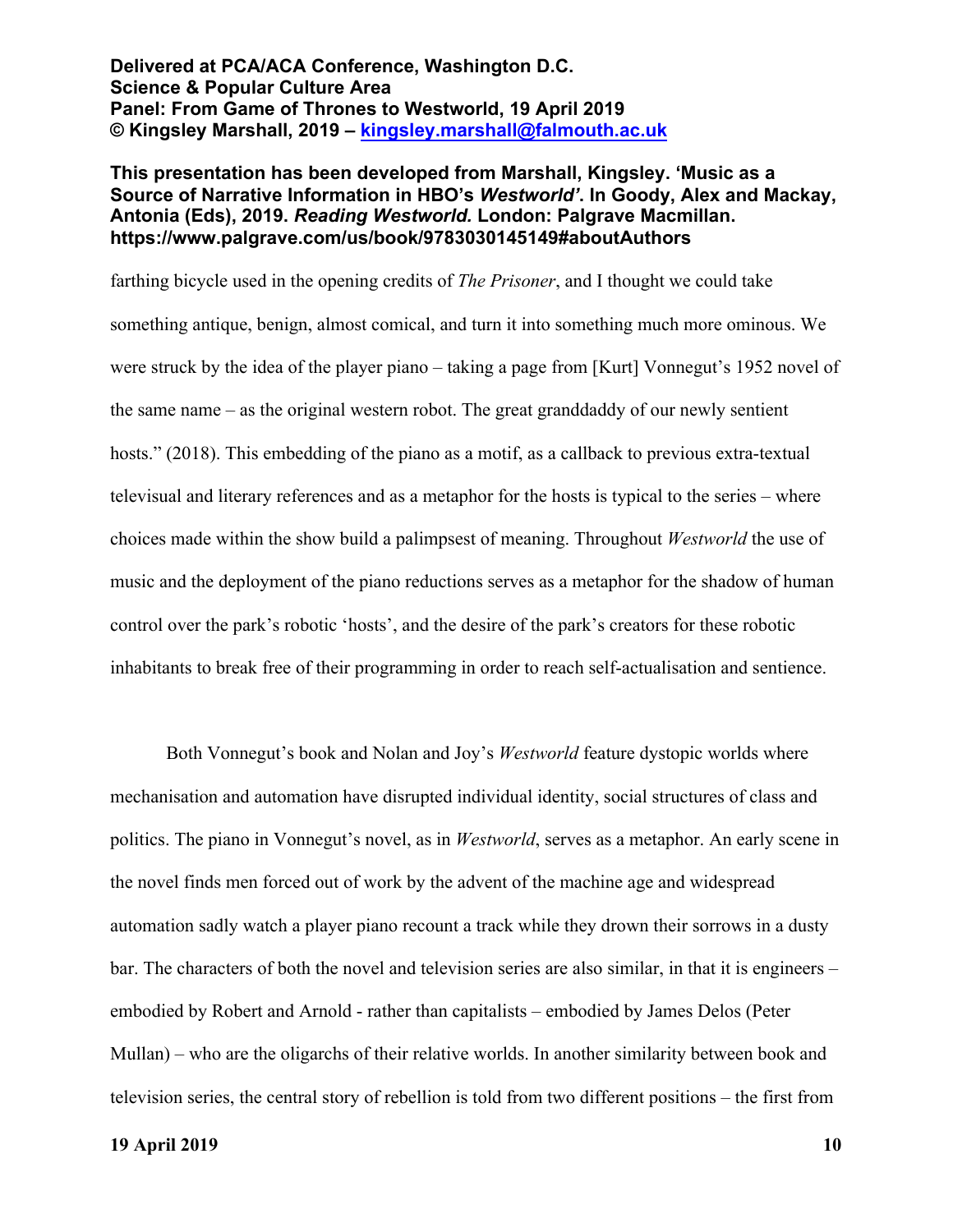## **This presentation has been developed from Marshall, Kingsley. 'Music as a Source of Narrative Information in HBO's** *Westworld'***. In Goody, Alex and Mackay, Antonia (Eds), 2019.** *Reading Westworld.* **London: Palgrave Macmillan. https://www.palgrave.com/us/book/9783030145149#aboutAuthors**

the perspective of the hosts, the discontented population ensconced within the scripted system of *Westworld*, and the second of the guests and engineers who are outside looking in. Both consider each group's choices to pursue lives predicated on seeking either happiness, revenge or freedom. Both stories offer revolutionary narratives orientated around the perception of ideas around technological 'progress' which are not matched in the pace of social, economic and political change.

The lessons of both the HBO series and Vonnegut's novel are the same – encouraging us to pay attention to the technological change occurring around us. Science fiction may often present dystopias, but Nolan and Joy's fictional representations of the complex implications of machine learning offer considerable philosphical insight into the implications of ethical deployment of technology. Perhaps tech companies such as DeepMind project – currently considering the implications of AI in healthcare – could learn something from the experience of Maeve and Dolores, Robert and Arnold.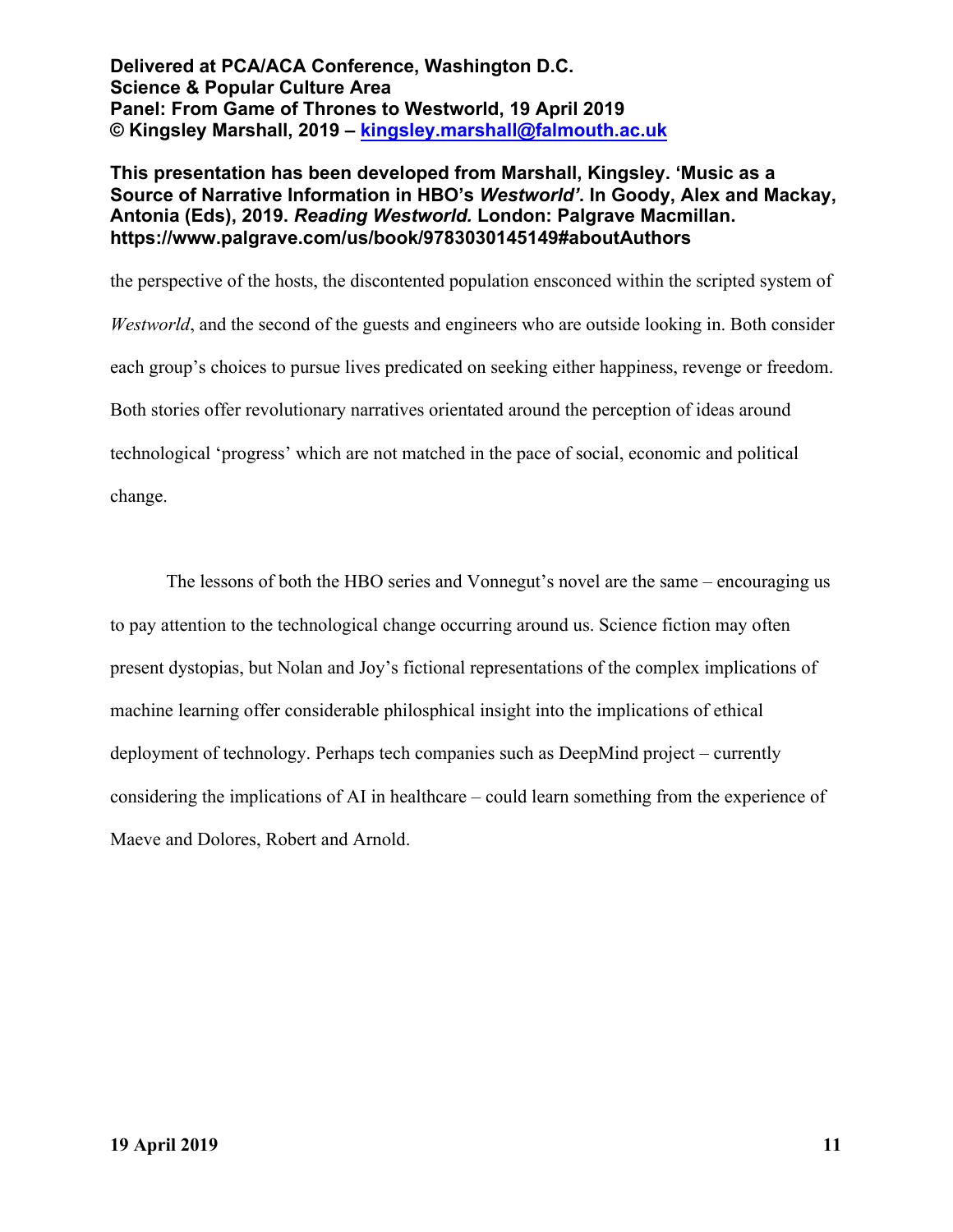**This presentation has been developed from Marshall, Kingsley. 'Music as a Source of Narrative Information in HBO's** *Westworld'***. In Goody, Alex and Mackay, Antonia (Eds), 2019.** *Reading Westworld.* **London: Palgrave Macmillan. https://www.palgrave.com/us/book/9783030145149#aboutAuthors**

# **Bibliography**

Ayers, Mike. 2016. 'In 'Westworld' The Player Piano Is a Main Attraction', in *The Wall Street Journal*. 17 October 2016. [WWW] https://blogs.wsj.com/speakeasy/2016/10/17/in-westworld-the-player-piano-is-a-main-attraction (Accessed 1 January 2018).

Buckland, Warren. 2014. 'Introduction: Puzzle Plots,' in *Hollywood Puzzle Films*. New York, US: Routledge.

Byrd, Matthew. 2016. 'Westworld Season 1 Soundtrack Guide', in *ScreenRant.* 18 December 2016. [WWW] *https://screenrant.com/westworld-season-1-soundtrack-covers-radiohead/* (Accessed 1 January 2018).

Clifton, Jacob and Pruner, Aaron. 2016. 'Dissonance Theories: The keys in '*Westworld*'s' musical narrative', in *Screener*. 7 December 2016. [WWW] http://screenertv.com/television/westworld-music-importance-radiohead-nine-inch-nailssoundgarden/ (Accessed 1 January 2018).

Collins, Sean T. 2016. '*Westworld*, and When TV Uses Pop Music to Do Its Emotional Heavy Lifting', in *Vulture*. 7 November 2016. [WWW] *http://www.vulture.com/2016/11/westworld-pop-music-on-prestige-tv.html* (Accessed 1 January 2018).

Crichton, Michael. 1973. *Westworld*. Metro-Goldwyn-Mayer.

Crow, David. 2016. 'Westworld: Jonathan Nolan Explains Music Choices in Series,' in *Den of Geek*. 24 October 2016. [WWW] http://www.denofgeek.com/us/tv/westworld/259146/westworld-jonathan-nolan-explains-modernmusic-choices-in-series (Accessed 1 January 2018).

Cunningham, Chris. 1999. *Björk: All is Full of Love*. One Little Indian/Black Dog Films.

D'Allessandro, Anthony 2017. 'Deadine's Crew Call Podcast: DP Paul Cameron on Harnessing the Western in Westworld', in *Deadline*. 12 June 2017. [WWW] https://deadline.com/2017/06/westworld-paul-cameron-dp-jonathan-nolan-hbo-western-1202112161/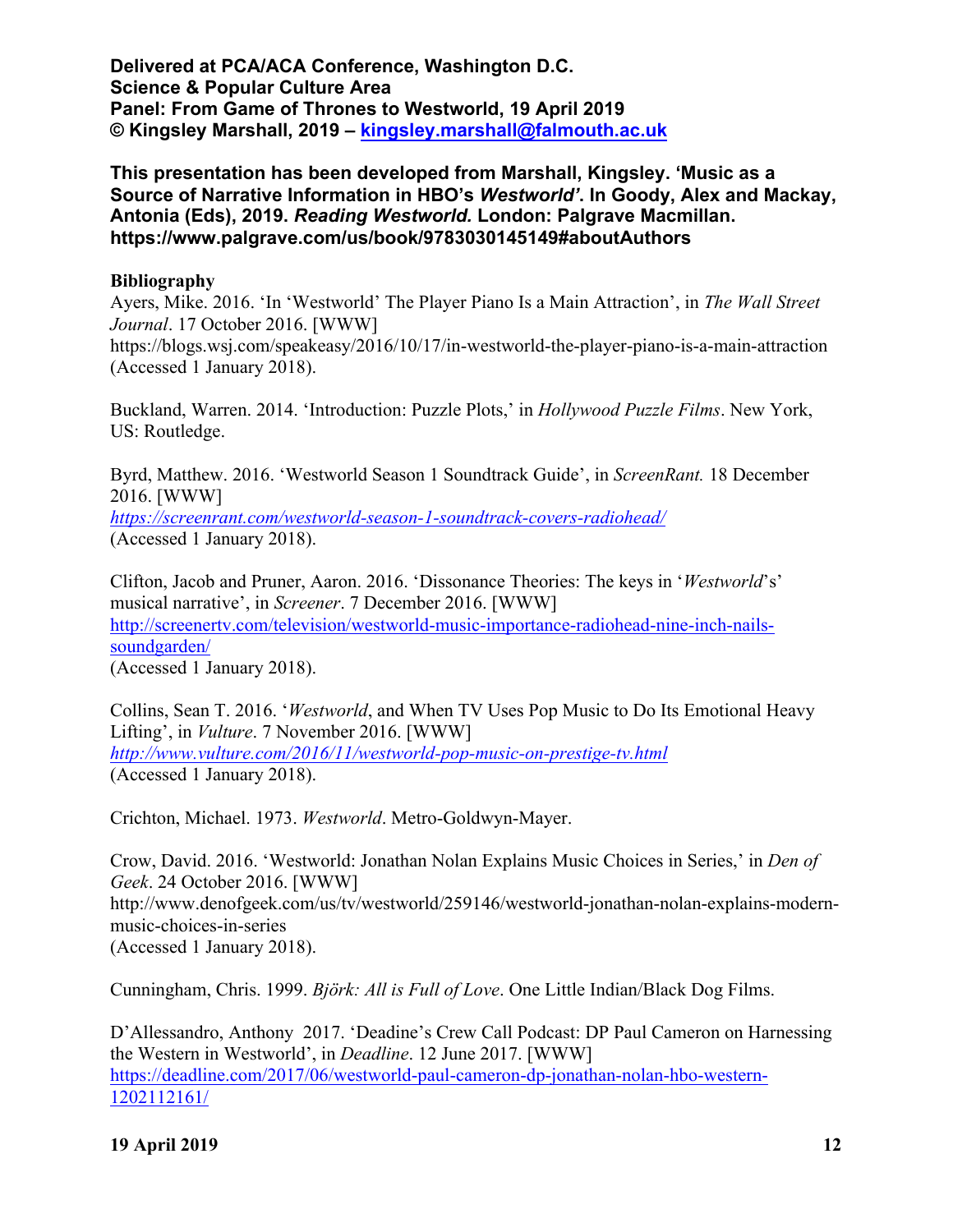**This presentation has been developed from Marshall, Kingsley. 'Music as a Source of Narrative Information in HBO's** *Westworld'***. In Goody, Alex and Mackay, Antonia (Eds), 2019.** *Reading Westworld.* **London: Palgrave Macmillan. https://www.palgrave.com/us/book/9783030145149#aboutAuthors**

(Accessed 1 June 2018)

Debussy. 1890. *Clair de Lune.*

- Alciatore, Robin. 2004. 'Clair de lune, for piano (Suite Bergamasque No. 3), L. 75/3', in *French Kiss.US*: Valmonte Records

Debussy. 1890. *Rêverie, L. 68*.

- Thiollier, François-Joël. 1995. 'Rêverie, L. 68', in *Debussy: Piano Works, Vol 1*. Hong Kong, China: Naxos Records.
- O'Hara, Ronan. 2015. 'Rêverie, L. 68', in Royal Philamonic Orchestra. *Romantic Piano Masterworks.* Leamington Spa, UK: Royal Philarmonic Masterworks.

Dickerson, Lillian. 2017. '20 Recoding and Rebooting: Death and Rebirth Beyond Humanity in HBO's Westworld', in Endres, Thomas G. (Ed.) 2017. *The Image of Rebirth in Literature, Media, and Society, Proceedings of the 2017 Conference of the Society for the Academic Study of Social Imagery*. Greeley, US: University of Northern Colorado.

Djawadi, Ramin. 2016. *Westworld: Season 1 (Music from the HBO Series)*. Burbank, US: WaterTower Music.

- *A Forest*
- *Back to Black*
- *Black Hole Sun*
- *Exit Music (For a Film)*
- *Fake Plastic Trees*
- *House of the Rising Sun*
- *Main Title Theme – Westworld*
- *No Surprises*
- *Rêverie*
- *Reveries*
- *Sweetwater*
- *What Does This Mean?*

Djawadi, Ramin. 2018. 'Ask Me Anything: Westworld Composer, Ramin Djawadi Answers Your Questions', in *Reddit*. 23 April 2018. [WWW]

https://www.reddit.com/r/westworld/comments/8ecn4q/westworld\_composer\_ramin\_djawadi\_he re to answer/

(Accessed 1 June 2018)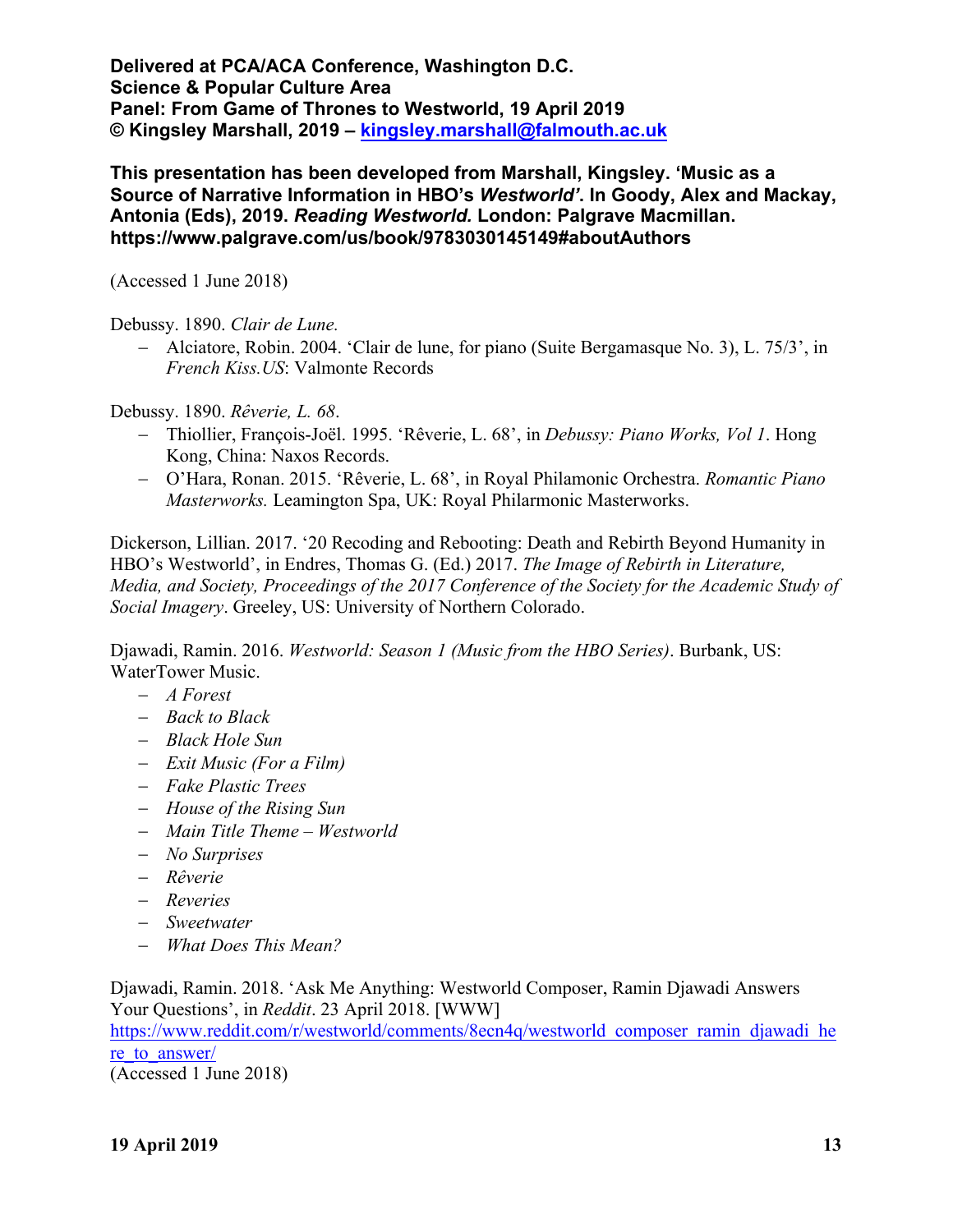**This presentation has been developed from Marshall, Kingsley. 'Music as a Source of Narrative Information in HBO's** *Westworld'***. In Goody, Alex and Mackay, Antonia (Eds), 2019.** *Reading Westworld.* **London: Palgrave Macmillan. https://www.palgrave.com/us/book/9783030145149#aboutAuthors**

Durkin, Rachael. 2018. 'Westworld's player piano is the great character that keeps getting overlooked', in *The Conversation*. 18 April 2018. [WWW] http://theconversation.com/westworlds-player-piano-is-the-great-character-that-keeps-gettingoverlooked-95238 (Accessed 1 June 2018)

Epstein, Adam. 2016. 'The golden age of opening credits: Westworld's eerie title sequence is a meticulously crafted short film', in *Quartz*. 30 October 2016. [WWW] https://qz.com/811513/westworlds-uncanny-intricate-opening-credits-sequence-wants-todisorient-you/ (Accessed 1 June 2018).

Garland, Alex. 2015. *Ex Machina*. A24/Universal Pictures.

Gelman, Samuel. 2018. '*Westworld* Composer Breaks Down 3 of Season 2's Musical Highlights', in *TVLine*. 23 June 2018. [WWW] https://tvline.com/2018/06/23/westworld-season-2-finale-ramin-djawadi-music/ (Accessed 1 July 2018).

*Generation Kill.* 2004. HBO.

Ginsberg, Gab. 2018. 'Westworld' Composer Talks Season 2's Musical Progress: 'The Hosts Are in Control and The Jukebox is Over'', in *Billboard*. 30 April 2018. [WWW] https://www.billboard.com/articles/news/television/8412987/westworld-composer-ramindjawadi-interview-season-2-music (Accessed 1 June 2018).

Goody, Alex and Mackay, Antonia (Eds), 2019. *Reading Westworld.* London: Palgrave Macmillan.

Hilleary, Mike. 2016. *'"Westworld"* Composer Ramin Djawadi on Why Those Radiohead Covers keep Coming'*,* in *Pitchfor*k. 18 November 2016. [WWW] https://pitchfork.com/thepitch/1370-westworld-composer-ramin-djawadi-on-why-thoseradiohead-covers-keep-coming/ (Accessed 1 January 2018).

Hoffman, Ashley. 2016. 'Here's a Complete Guide to Westworld's Manu References', in *Time*. 21 November 2016. [WWW] http://time.com/4520599/westworld-references/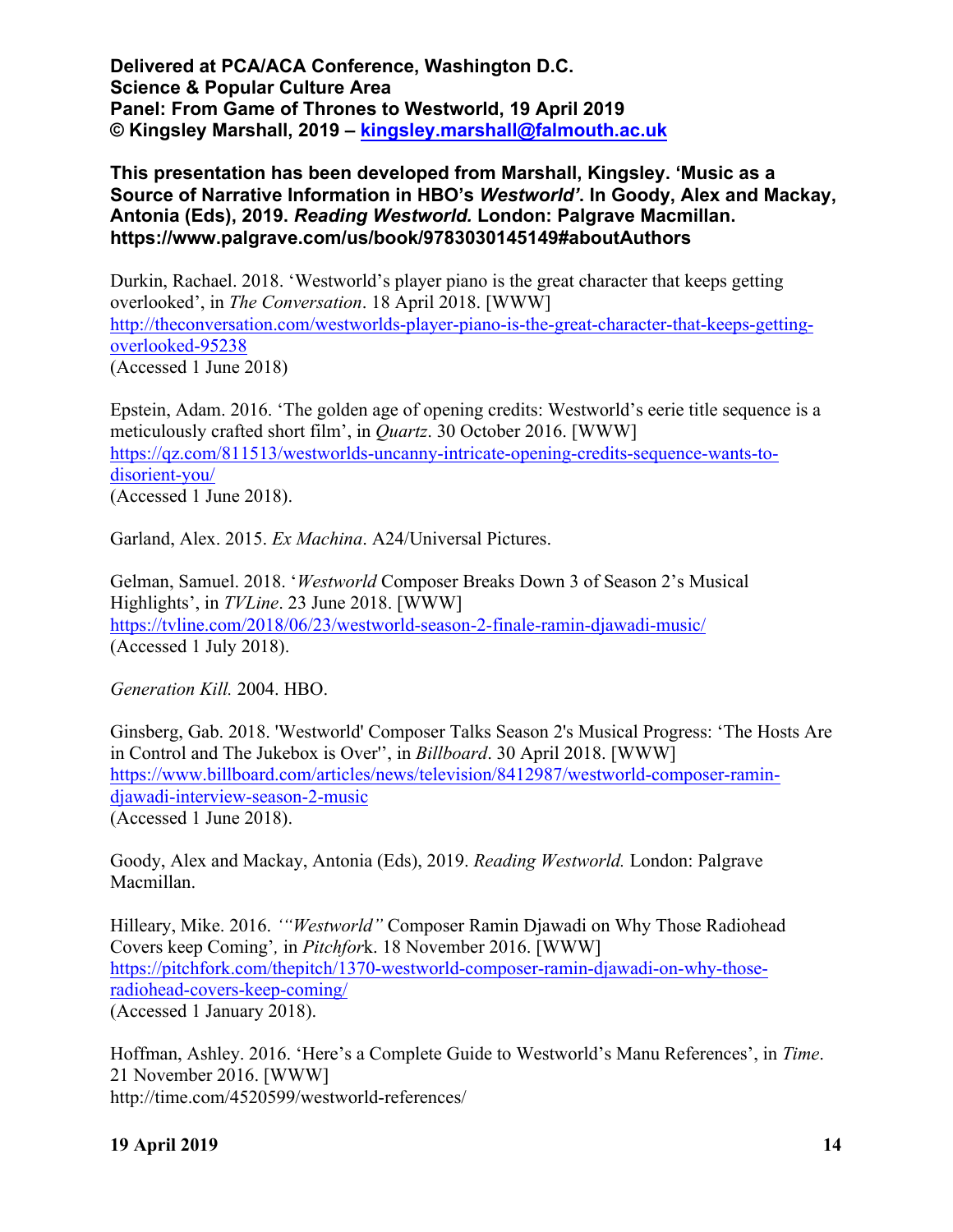**This presentation has been developed from Marshall, Kingsley. 'Music as a Source of Narrative Information in HBO's** *Westworld'***. In Goody, Alex and Mackay, Antonia (Eds), 2019.** *Reading Westworld.* **London: Palgrave Macmillan. https://www.palgrave.com/us/book/9783030145149#aboutAuthors**

(Accessed 1 January 2018).

Hutchinson, Sean. 2016. 'Why the 'Westworld' Composer Uses So Much Radiohead. The man who controls the park's player piano speaks out', in *Inverse*. 18 November 2016. [WWW] https://www.inverse.com/article/24056-why-westworld-soundtrack-uses-so-much-radiohead-onplayer-piano

(Accessed 1 January 2018).

Jackson, Dan. 2016. 'Those 'Westworld' Player-Piano Scrolls Are Real – And This Guy Made Them', in *Thrillist*. 12 October 2016. [WWW] https://www.thrillist.com/entertainment/nation/westworld-music-piano-radiohead-soundgardensongs-interview (Accessed 1 January 2018).

Jeffs, Rory and Blackwood, Gemma. 2016. 'Whose Real? Encountering New Frontiers in Westworld', in *Medianz*, Media Studies Journal of Aotearoa, New Zealand, Vol. 16, No. 2. https://medianz.otago.ac.nz/medianz/article/view/211 (Accessed 1 January 2018).

Joplin, Scott. 1902. *The Entertainer.* St. Louis, US: John Stark & Son.

Joy, Lisa and Nolan, Jonathan (Creators). 2016. *Westworld*. Home Box Office, Inc.

Joy, Lisa and Nolan, Jonathan. 2016.2. 'Interview by Sam Briger. "'Westworld' Creators Explore The 'Dark Thrills' Of The Digital Age,"' in *Fresh Air*, National Public Radio, KMUW. 7 November 2016. [WWW] http://www.npr.org/2016/11/07/501009226/westworld-creators-explore-the-dark -thrills-of-thedigital-age. (Accessed 1 January 2018).

Kaller, Christopher. 2018. 'Christopher Kaller, Music Editor, HBO's *Westworld*. Interview with Kingsley Marshall'. Interview conducted 10 August 2018. *Unpublished transcript*.

Katz, Brandon. 2018. ''Westworld' Composer on Season 2's New Sounds & the 'Game of Thrones' Live Concert', in *The Observer*. 6 May 2018. [WWW] http://observer.com/2018/05/westworld-season-2-details-ramin-djawadi-interview/ (Accessed 1 June 2018).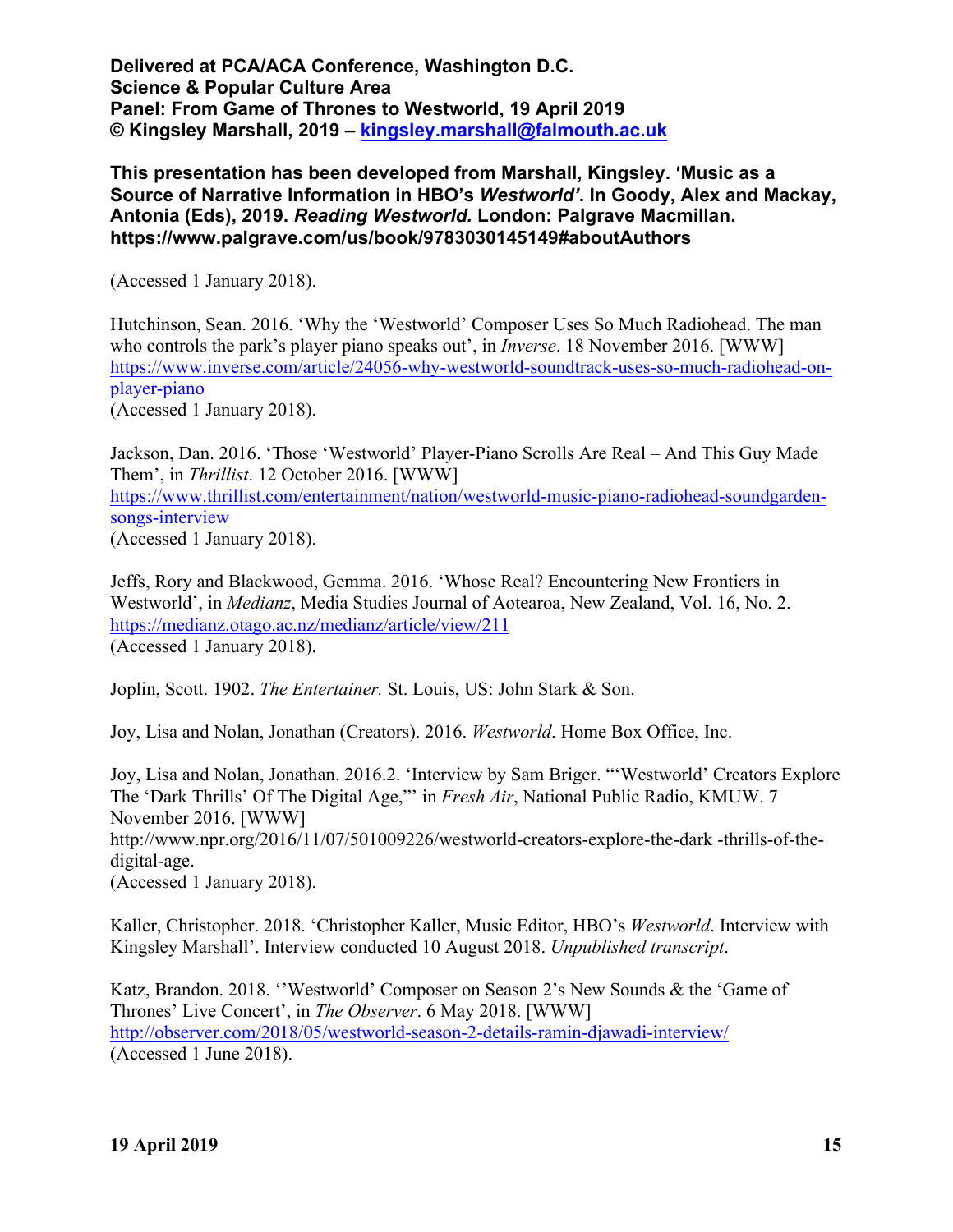# **This presentation has been developed from Marshall, Kingsley. 'Music as a Source of Narrative Information in HBO's** *Westworld'***. In Goody, Alex and Mackay, Antonia (Eds), 2019.** *Reading Westworld.* **London: Palgrave Macmillan. https://www.palgrave.com/us/book/9783030145149#aboutAuthors**

Kent Goodman, Stephen. n.d. 'About Gnaw-Vol-ty Rolls', in *Sound Traditions Publishing.*  [WWW] https://soundtraditionspublishing.com/epages/2a2cdc49-fb79-4b16-a99de718fb191f3e.sf/en\_US/?ObjectPath=/Shops/2a2cdc49-fb79-4b16-a99de718fb191f3e/Categories/About\_Us/About\_GnawVolty\_Rolls (Accessed 1 January 2018).

Kornhaber, Spencer. 2016. 'The Secret to *Westworld*'s Success Is in Its Music', in *The Atlantic*. 8 December 2016. [WWW] https://www.theatlantic.com/entertainment/archive/2016/12/westworld-soundtrack-ramindjawadi-score-released/509969/ (Accessed 1 January 2018).

Levi, Mica. 2014. *Under The Skin (OST).* London, UK: Milan/Rough Trade Records.

Locke, Charley. 2016. 'How *Westworld*'s Music Became Equal Parts *Groundhog Day* and MTV', in *Wired*. 2 December 2016. [WWW] https://www.wired.com/2016/12/designing-westworld-music/ (Accessed 1 January 2018).

*Lost*. 2004-2010. ABC.

*Mad Men*. 2007-2015. AMC.

Marshall, Kingsley. 'Music as a Source of Narrative Information in HBO's *Westworld'*. In Goody, Alex and Mackay, Antonia (Eds), 2019. *Reading Westworld.* London: Palgrave Macmillan.

Newman, Michael Z. 2006. 'From Beats to Arcs: Toward a Poetics of Television Narrative', in *The Velvet Light Trap*, Number 58, Fall 2006, pp. 16-28.

Nolan, Jonathan. 2018. 'Jonathan Nolan, Co-Creator, HBO's *Westworld*. Interview with Kingsley Marshall'. Interview conducted 3 September 2018. *Unpublished transcript*.

Perkins, Will. 2016. '*Westworld*: A Discussion with Creative Director Patrick Clair of Elastic', in *Art of the Title*. 12 October 2016*.* [WWW] http://www.artofthetitle.com/title/westworld/ (Accessed 1 January 2018).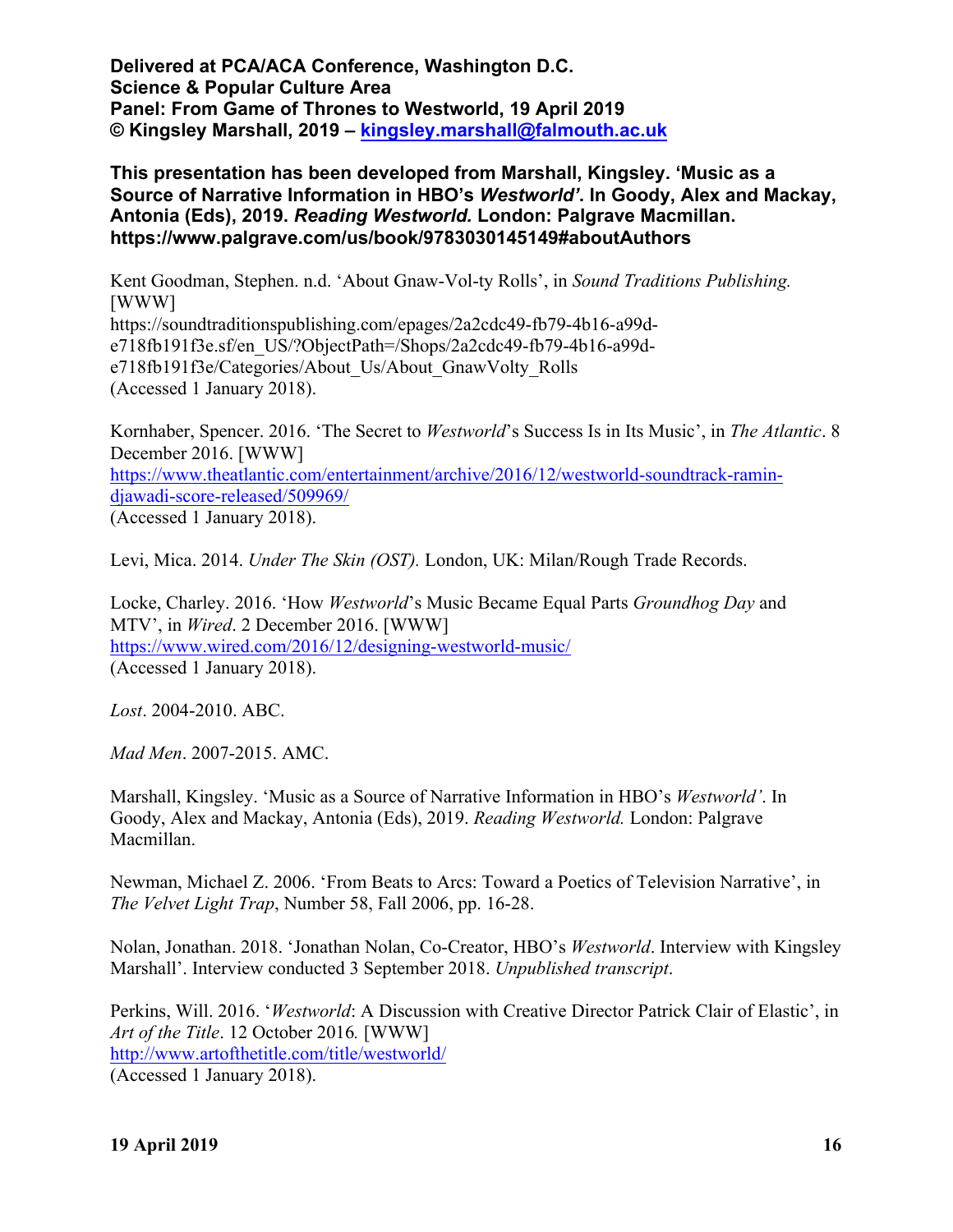**This presentation has been developed from Marshall, Kingsley. 'Music as a Source of Narrative Information in HBO's** *Westworld'***. In Goody, Alex and Mackay, Antonia (Eds), 2019.** *Reading Westworld.* **London: Palgrave Macmillan. https://www.palgrave.com/us/book/9783030145149#aboutAuthors**

*Person of Interest*. 2011-2016. Warner Bros Television Distribution.

Radiohead. 1995. *Fake Plastic Trees*. London, UK: Parlophone.

Radiohead. 1998. *No Surprises*. London, UK: Parlophone.

Radiohead. 2000. *'*Motion Picture Soundtrack', in *Kid A.* London, UK: Parlophone.

Renfro, Ken. 2016. 'Here's why modern songs play on the piano in 'Westworld', in *The Insider*. 11 October 2016. [WWW] http://www.thisisinsider.com/westworld-piano-songs-2016-10 (Accessed 1 June 2018).

Renfro, Ken and Cheng, Jenny. 2018. 'An Essential timeline of every important event on 'Westworld', in *Business Insider*. 30 April 2018. [WWW] http://uk.businessinsider.com/westworld-timeline-spoilers-2018-4 (Accessed 1 June 2018).

Richardson, Joanna (Ed). 1974. *Verlaine: Selected Poems*. London, UK: Penguin.

Riesman, Abraham. 2016. 'Westworld Creators Reveal Whether Maeve Is in Control When She Gets Off the Train', in *Vulture*. 6 December 2016. [WWW] http://www.vulture.com/2016/12/maeve-westworld-decision.html (Accessed 1 June 2018)

Schatt, Stanley. 1976. 'Of Man and Machines: Player Piano and The Sirens of Titan,' in *Kurt Vonnegut, Jr*. 18. Old Tappen, US: Macmillan Publishing Company.

Semel, Stephen. 2018. 'Stephen Semel, Producer/Editor, HBO's *Westworld*. Interview with Kingsley Marshall'. Interview conducted 9 August 2018. *Unpublished transcript*.

Shave, Nick. 2016 'Drips, pop and Dollars: the music that made Ennio Morricone', in *The Guardian*. 18 November 2016. [WWW] https://www.theguardian.com/music/2016/nov/18/drips-pop-and-dollars-the-music-that-madeennio-morricone (Accessed 1 June 2018)

Shelley, Mary. 1818. *Frankenstein; or, The Modern Prometheus*. London: Lackington, Hughes, Mavor & Jones.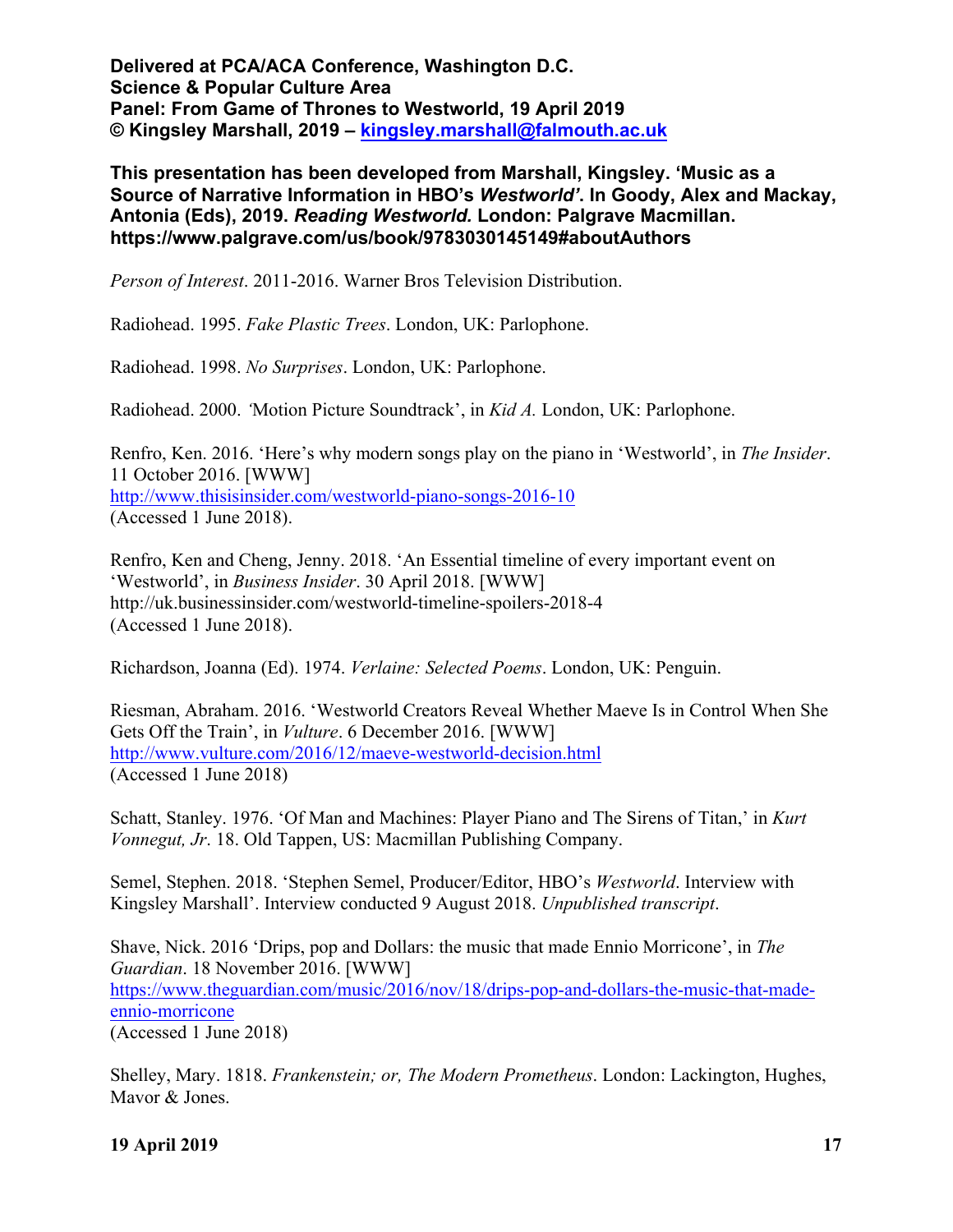**This presentation has been developed from Marshall, Kingsley. 'Music as a Source of Narrative Information in HBO's** *Westworld'***. In Goody, Alex and Mackay, Antonia (Eds), 2019.** *Reading Westworld.* **London: Palgrave Macmillan. https://www.palgrave.com/us/book/9783030145149#aboutAuthors**

Shore, Gary. 2013. *Dracula Untold*. Universal Pictures.

Soundgarden. 1994. *Black Hole Sun*. Santa Monica, US: A&M Records.

Sterritt, David. 2016. 'Editor View: Puzzle Pictures', in *Quarterly Review of Film and Video*, Vol. 33, No. 5, pp. 478-481.

The Animals. 1964. *The House of the Rising Sun*. US: Colombia Gramophone.

The Cure. 1980. *A Forest*. UK: Fiction.

*The Prisoner.* 1967-1968. ITC Entertainment/Everyman Films.

*The Sopranos.* 1999-2007. HBO.

*The Wire*. 2002-2008. HBO.

Vineyard, Jennifer. 2016.1 'Why You'll Hear Modern Sounds Playing on *Westworld'*, in *Vulture*. 5 October 2016. [WWW] http://www.vulture.com/2016/10/westworld-modern-songs.html (Accessed 1 January 2018).

Vineyard, Jennifer. 2016.2. 'Why *Westworld* Uses a Player Piano', in *Vulture*. 18 October 2016. [WWW] http://www.vulture.com/2016/10/westworld-player-piano-music.html (Accessed 1 January 2018).

Vineyard, Jennifer. 2016.3. 'How Music is Controlling the Hosts on *Westworld'*, in *Vulture*. 23 November 2016. [WWW] http://www.vulture.com/2016/11/westworld-how-music-is-controlling-the-hosts.html (Accessed 1 January 2018).

Vitamin String Quartet. 2004. *Strung Out on Kid A: The String Quartet Tribute to Radiohead*. Los Angeles, US: Vitamin Records.

Vonnegut, Kurt. 1952/1999. *Player Piano*. New York, US: Bantam Doubleday Dell Publishing Group.